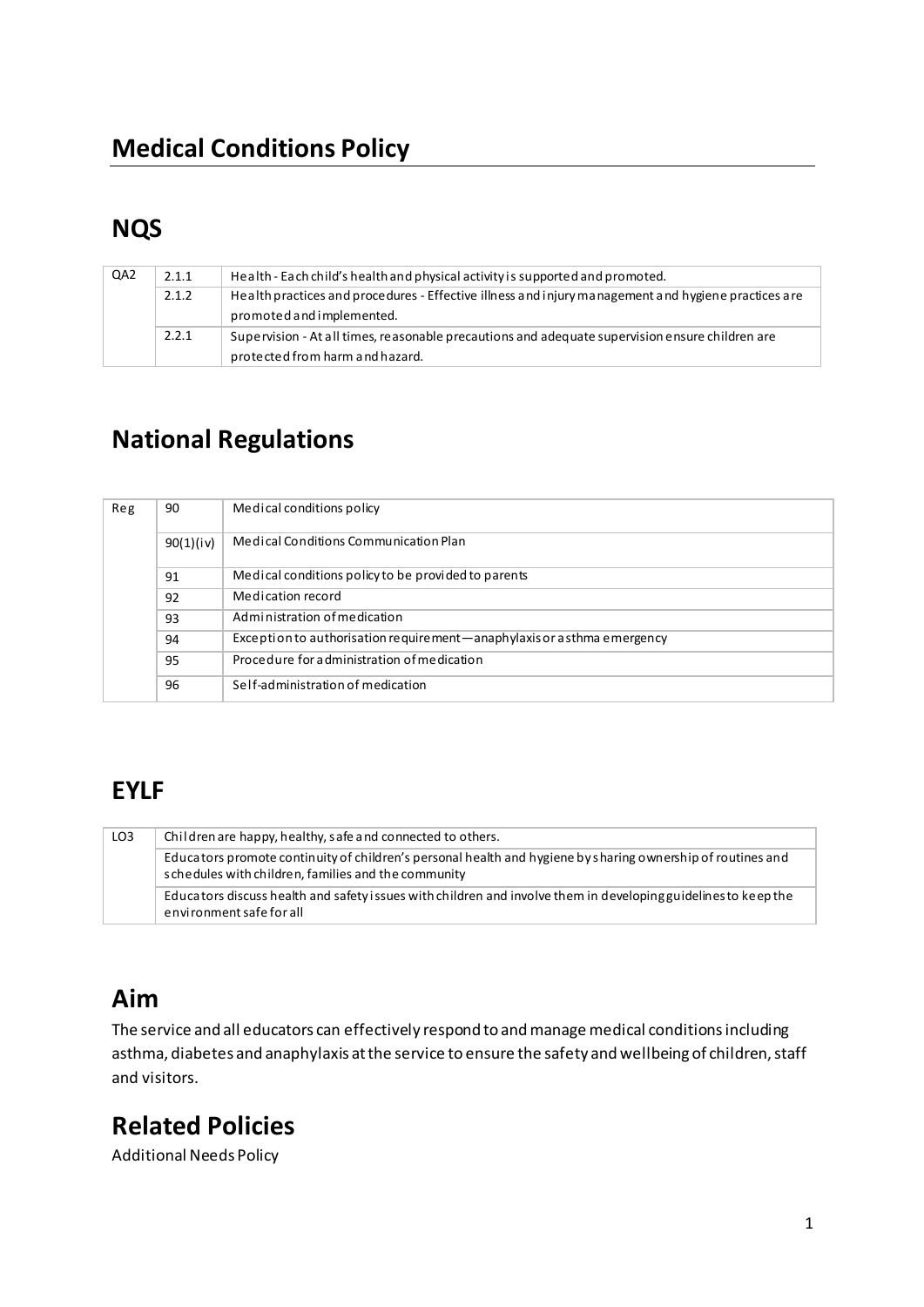Administration of Medication Policy Death of a Child Policy **Emergency Service Contact Policy Emergency Management and Evacuation Policy Enrolment Policy** Food Nutrition and Beverage Policy Health, Hygiene and Safe Food Policy **HIV AIDS Policy** Immunisation and Disease Prevention Policy Incident, Injury, Trauma and Illness Policy **Infectious Diseases Policy** Privacy and Confidentiality Policy **Staffing Arrangements Policy** 

## Implementation

The service will involve all educators, families and children in regular discussions about medical conditions and general health and wellbeing throughout our curriculum. The service will adhere to privacy and confidentiality procedures when dealing with individual health needs.

A copy of the Medical Conditions Policy will be provided to all educators and volunteers at the service. The Policy will also be provided to parents of children enrolled at the service including those whose child has been identified as having a specific health care need or allergy. Educators are also responsible for raising any concerns with a child's parents about any medical condition/suspected medical condition, or known allergens that pose a risk to the child.

No child enrolled at the service will be able to attend the service without medication prescribed by their medical practitioner. In particular, no child who has been prescribed an adrenaline autoinjection device, insulin injection device or asthma inhaler is permitted to attend the service or its programs without the device.

Families are required to provide information about their child's health care needs, allergies, medical conditions and medication on the Enrolment Form and are responsible for updating the service about of these things, including any new medication, ceasing of medication, or changes to their child's prescription. Where children have specific health care needs or medical conditions, medical, risk minimisation and communication plans are required as discussed below.

The Nominated Supervisor and educators will provide support and information to families about resources and support for managing specific health care needs and medical conditions, including allergies, anaphylaxis asthma and diabetes.

Where a child has been diagnosed at risk of anaphylaxis, a notice stating the anaphylaxis risk and the nature of the allergen will be displayed so it is clearly visible from the main entrance. The privacy and confidentiality of the child will be maintained at all times and the notice will not name the child.

Medical Information that must be provided in Enrolment Record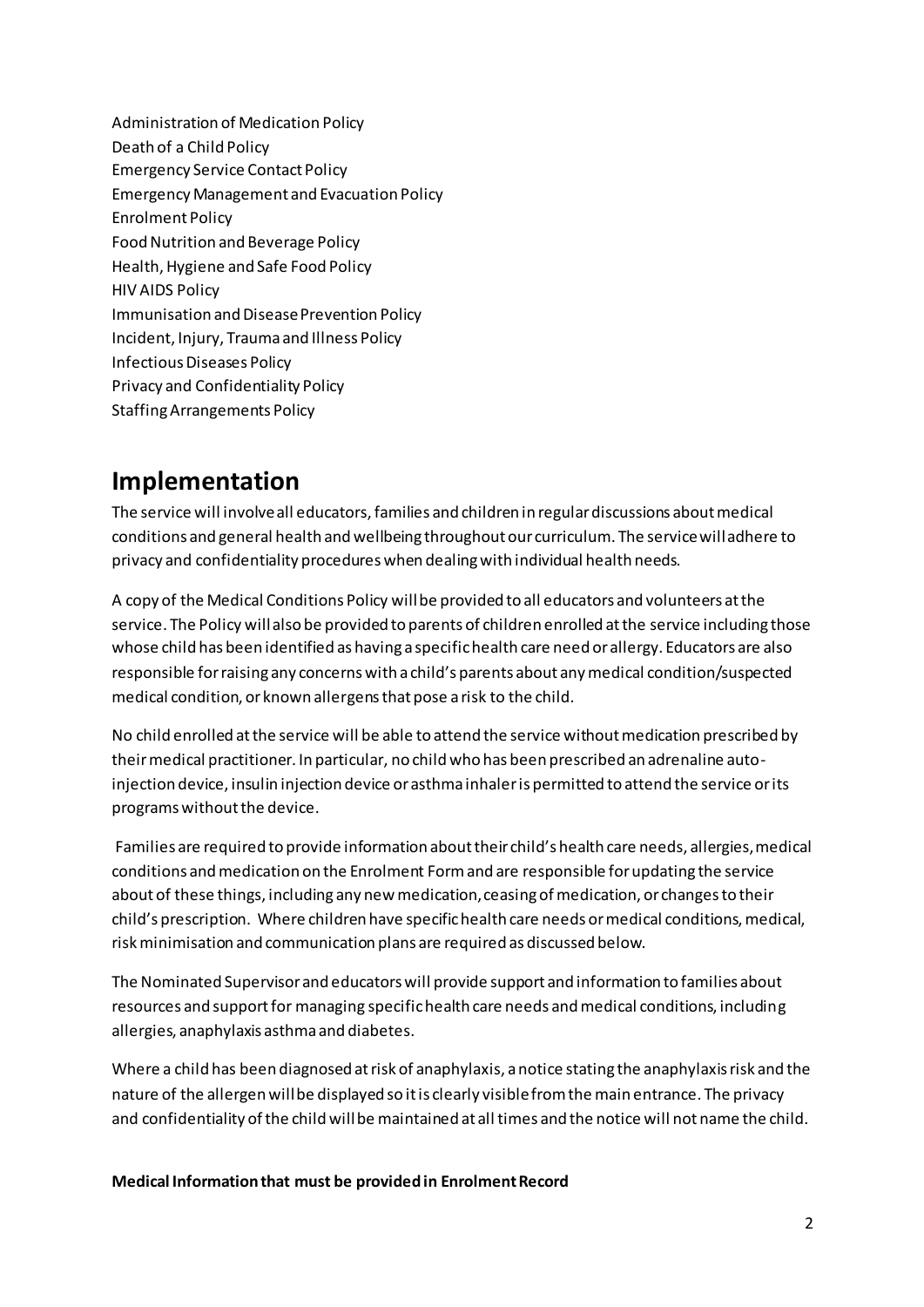#### **Medical Management Plan**

The Enrolment Form provides an opportunity for parents to help the service effectively meet their child's health and medical needs. All educators and volunteers at the service follow a child's medical management plan, including in the event of an incident related to the child's specific health care needs or medical condition.

Families must:

- advise details of specific health care needs or medical conditions including asthma, diabetes and allergies, and whether the child has been diagnosed at risk of anaphylaxis
- provide a Medical Management Plan prepared by the child's doctor in respect of any specific health care needs or medical conditions. The Plan should:
	- $\circ$  include a photo of the child
	- $\circ$  state what triggers the allergy or medical condition if relevant
	- $\circ$  state first aid needed
	- o contact details of the doctor who signed the plan
	- o state when the Plan should be reviewed
	- $\circ$  have supporting documentation if appropriate

#### **Medical Conditions Risk Minimisation Plan**

The Nominated Supervisor and relevant educators will prepare and implement a medical conditions risk minimisation plan in consultation with families which is informed by the child's Medical Management Plan. The Plan will include measures to ensure:

- $\bullet$ any risks are assessed and minimised
- practices and procedures for the safe handling of food, preparation, consumption and service of food for the child are developed and implemented if relevant (we will follow all health, hygiene and safe food policies and procedures)
- all parents are notified of any known allergens that pose a risk to a child and how these risks will be minimised
- a child does not attend the service without medication prescribed by their medical practitioner in relation to their specific medical condition.

This plan will be signed by parents, the Nominated Supervisor and relevant educators. We have a template resource for this purpose titled 'Medical Conditions Risk Minimisation Plan'.

The Medical Management and Risk Minimisation plans will be kept in the child's file and a copy of the plans stored securely with the child's medication, emergency evacuation kit and first aid kit. A copy of the plans will also be displayed in a prominent position near a telephone (eg kitchen) to ensure all procedures are followed. If parents have not authorised display of the plans in public areas, the plans will be displayed in areas which are not accessed by families and visitors to protect the child's privacy. We will explain to families why the prominent display of their child's plans is preferable.

The medical plans will also be taken on any excursions.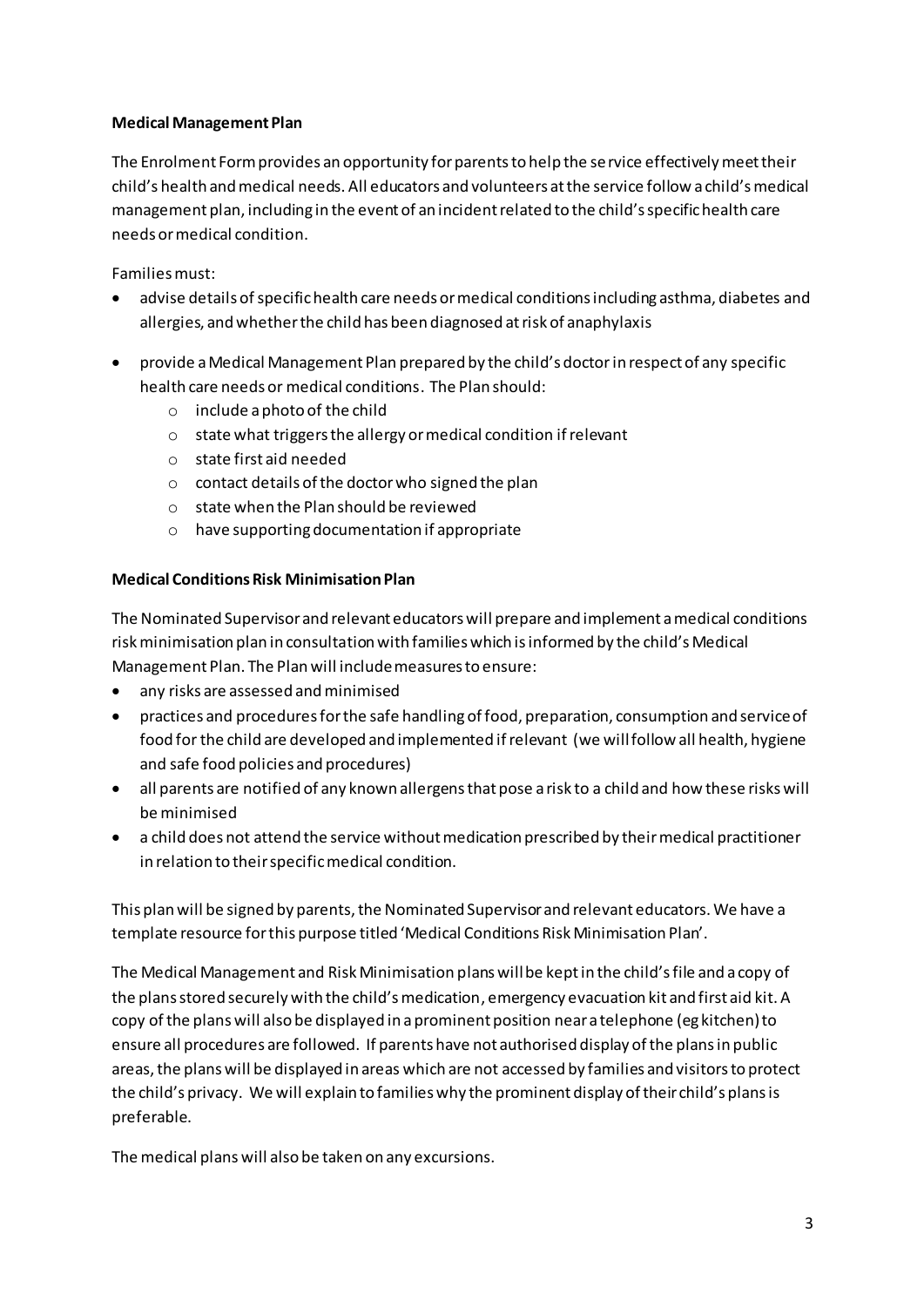#### **Medical Conditions Communication Plan**

The Nominated Supervisor will implement a medical conditions communication plan to ensure that relevant educators, staff and volunteers:

- understand the Medical Conditions Policy
- can easily identify a child with health care needs or medical conditions
- understand the child's health care needs and medical conditions and their medical management and risk minimisation plans
- know where each child's medication is stored
- are updated about the child's needs and conditions

The Nominated Supervisor will also ensure the medical conditions communication plan sets out how parents may advise changes to their child's medical management and risk minimisation plans. The Nominated Supervisor will regularly remind families to update their child health and medical information as outlined in the Plan.

The plan will be signed by parents, the Nominated Supervisor and relevant educators. We have a template resource for this purpose titled 'Medical Conditions Communication Plan."

The Nominated Supervisor will ensure:

- any new information is attached to the child's Enrolment Form and medical plans where relevant and shared with relevant educators, staff and volunteers
- displays about a child's health care needs or medical conditions are updated.

#### Anaphylaxis/Allergy Management

While not common, anaphylaxis is life threatening. It is a severe allergic reaction to a substance. While prior exposure to allergens is needed for the development of true anaphylaxis, severe allergic reactions can occur when no documented history exists. We are aware that allergies are very specific to an individual and it is possible to have an allergy to any foreign substance.

Symptoms of anaphylaxis include difficulty breathing, swelling or tightness in the throat, swelling tongue, wheeze or persistent cough, difficulty talking, persistent dizziness or collapse and in young children paleness and floppiness.

Anaphylaxis is often caused by a food allergy. Foods most commonly associated with anaphylaxis include peanuts, seafood, nuts and in children eggs and cow's milk.

To minimise the risk of exposure of children to foods that might trigger severe allergy or anaphylaxis in susceptible children, educators and staff will:

- ensure children do not trade food, utensils or food containers  $\bullet$
- prepare food in line with a child's medical management plan and family recommendations
- use non-food rewards with children, for example, stickers for appropriate behaviour  $\bullet$
- request families to label all bottles, drinks and lunchboxes etc with their child's name
- consider whether it's necessary to change or restrict the use of food products in craft, science experiments and cooking classes so children with allergies can participate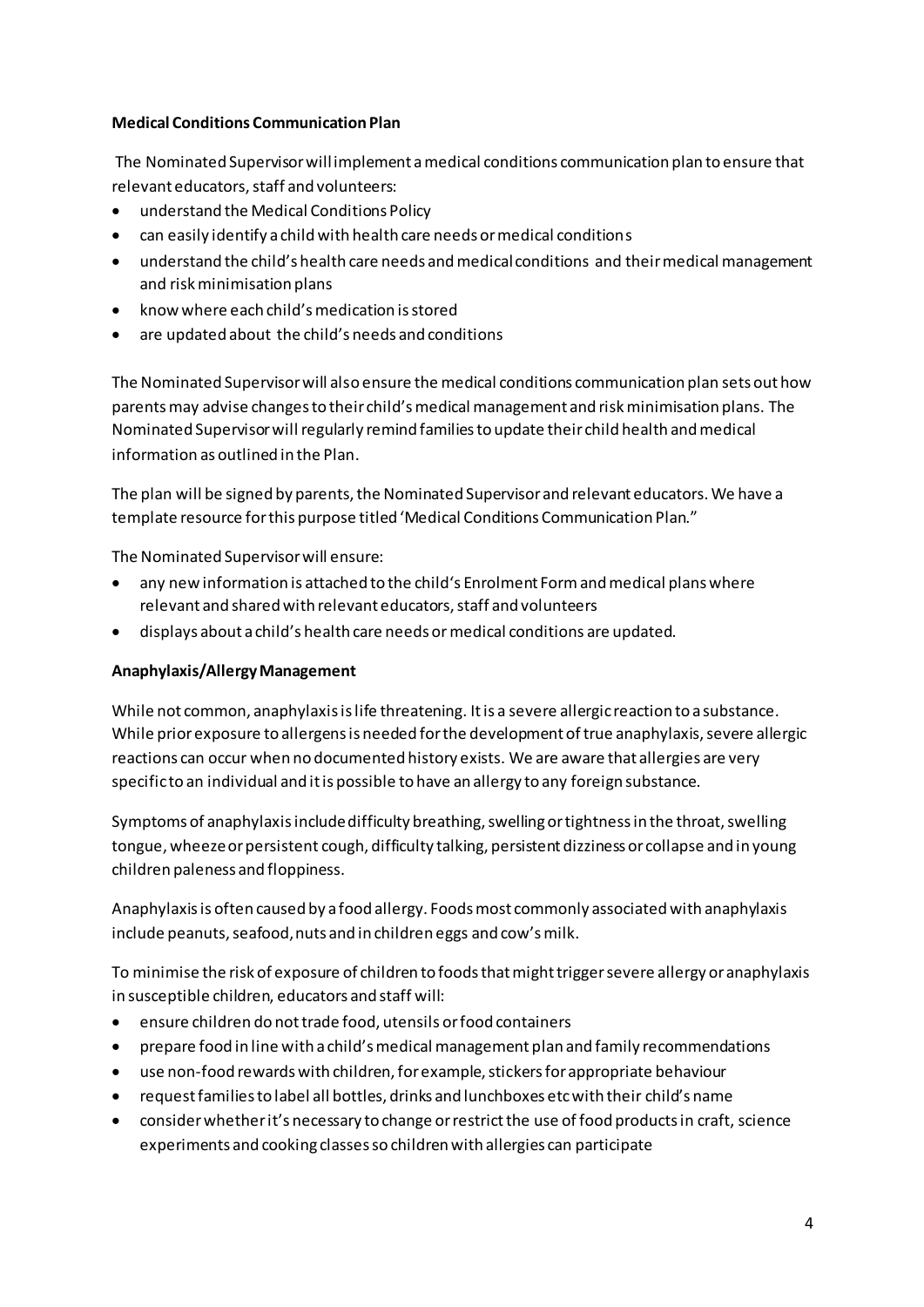- sensitively seat a child with allergies at a different table if food is being served that he/she is allergic to, so the child does not feel excluded. If a child is very young, the family may be asked to provide their own high chair to further minimise the risk of cross infection
- hold non-allergic babies when they drink formula/milk if there is a child diagnosed at risk of anaphylaxis from a milk allergy
- closely supervise all children at meal and snack times, ensure food is eaten in specified areas and children are not permitted to 'wander around' the service with food

The Nominated Supervisor will also:

- instruct educators and staff on the need to prevent cross contamination
- consider requesting parents to not send food that contains highly allergenic elements, even if their child does not have an allergy eg by placing a sign near the front door reminding families about this. In the case of a nut allergy this may prevent, for example, parents or other individuals visiting the service from bringing any foods or products containing nuts or nut material such as:
	- o peanuts, brazil nuts, cashew nuts, hazelnuts, almonds, pecan nuts
	- $\circ$  any other type of tree or ground nuts, peanut oil or other nut based oil or cooking product, peanut or any nut sauce, peanut butter, hazelnut spread, marzipan
	- $\circ$  any other food which contains nuts such as chocolates, sweets, lollies, nougat, ice creams, cakes, biscuits, bread, drinks, satays, pre-prepared Asian or vegetarian foods
	- $\circ$  foods with spices and seeds such as mustard, poppy, wheat and sesame seeds
	- $\circ$  cosmetics, massage oils, body lotions, shampoos and creams such as Arachi s oil that contain nut material

In relation to nuts and nut products, commercial food processing practices mean it is not possible to eliminate nuts and nut products entirely from our service eg there will be traces of nuts in many products. **For this reason we are a nut aware service rather than a nut free service.** 

- consider the food allergies of all children. It may not be practical to prohibit all foods triggering food allergies. Nut allergy is the most likely to cause severe reaction and will take precedence
- consider requesting parents of children with (severe) food allergies to prepare food for the child at home where possible
- instruct food preparation staff and volunteers about measures necessary to prevent cross contamination between foods during the handling, preparation and serving of food and organise training as required eg careful cleaning of food preparation areas and utensils, use of different tools and equipment for allergic children
- ensure meals prepared at the service do not contain ingredients like nuts, and other allergens including eggs and milk if appropriate
- ensure food preparation staff consult risk minimisation plans when making food purchases and planning menus
- provide information about anaphylaxis and organise training for all educators on how to administer adrenaline auto injector devices eg Epipens
- encourage all educators to undertake anaphylaxis management training
- ensure all educators administer medication in accordance with our "Administration of Medication Policy"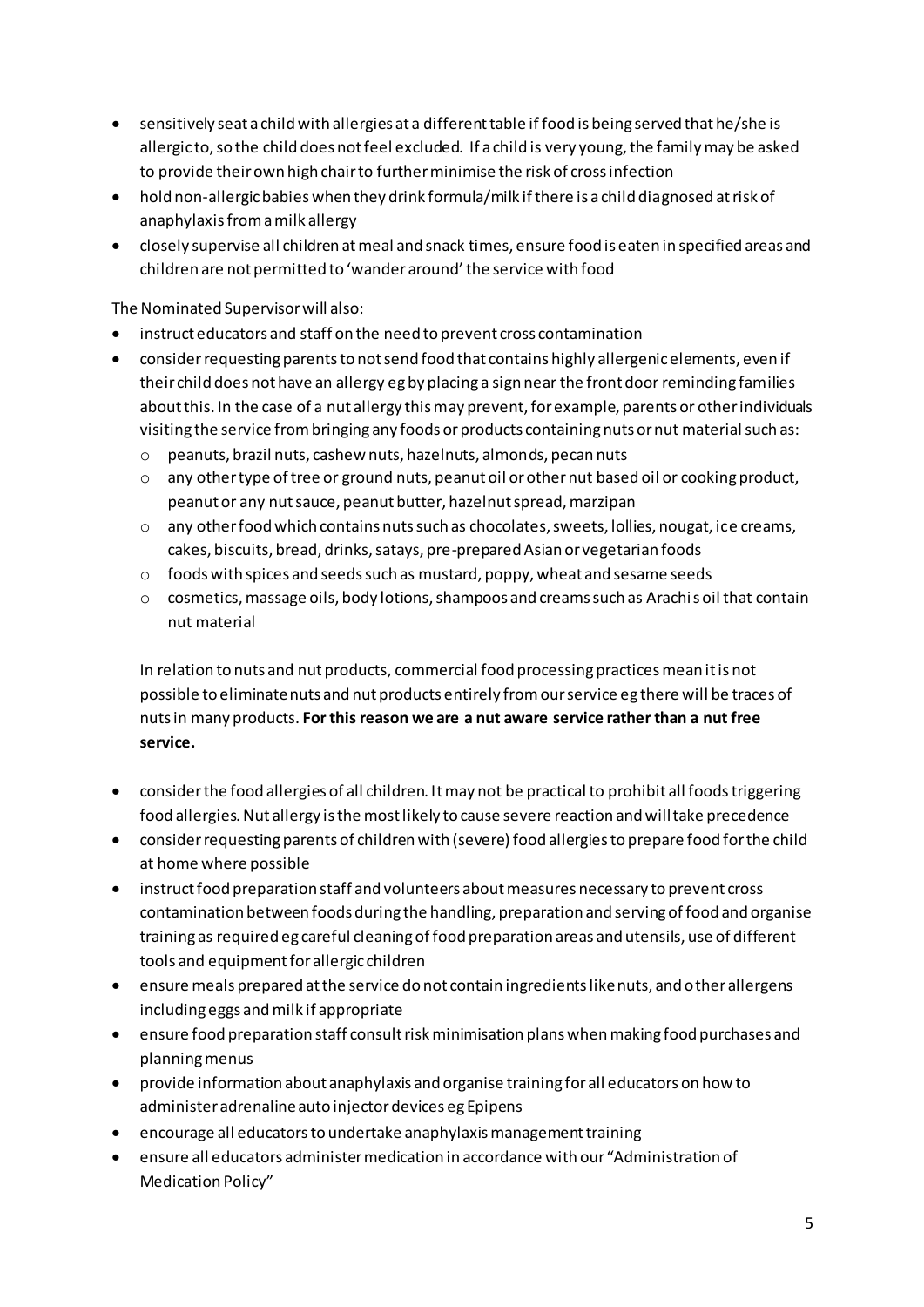• ensure educators and staff regularly reflect on our documented risk management practices to prevent the triggering of an anaphylactic reaction, and implement improvements if possible

Allergic reactions and anaphylaxis are also commonly caused by:

- o animals, insects, spiders and reptiles
- o drugs and medications, especially antibiotics and vaccines
- o many homeopathic, naturopathic and vitamin preparations
- o many species of plants, especially those with thorns and stings
- o latex and rubber products
- o Band-Aids, Elastoplast and products containing rubber based adhesives.

Educators will ensure body lotions, shampoos and creams used on allergic children are approved by their parent.

The service will display an Australasian Society of Clinical Immunology and Allergy (ASCIA) Action Plan poster for Anaphylaxis in a key location at the service, for example, in the children's room, the staff room or near the medication cabinet (se[e www.allergy.org.au](http://www.allergy.org.au/))

Educators will react rapidly if a child displays symptoms of anaphylaxis and will:

- lay child flat or seat them if breathing is difficult (child will not be allowed to walk or stand)
- ensure a first aid trained educator with approved anaphylaxis training administers first aid in line with the child's medical management plan. This may include use of an adrenaline autoinjector device eg EpiPen® and CPR if the child stops breathing in line with the steps outlined by ASICA in the Action Plan for Anaphylaxis (see www.allergy.org.au)
- call an ambulance immediately by dialling 000

The Nominated Supervisor will ensure that an emergency auto-injection device kit is stored in a location that is known to all staff, including relief staff, easily accessible to adults (not locked away), inaccessible to children, and away from direct sources of heat.

#### **Asthma Management**

Asthma is a chronic lung disease that inflames and narrows the airways. Asthma symptoms include wheezing, cough, chest tightness or shortness of breath. Educators and staff will implement measures to minimise the exposure of susceptible children to the common triggers which can cause an asthma attack. These triggers include:

- dust and pollution
- inhaled allergens, for example mould, pollen, pet hair
- changes in temperature and weather, heating and air conditioning
- emotional changes including laughing and stress
- activity and exercise

To minimise exposure of susceptible children to triggers which may cause asthma, educators and staff will ensure children's exposure to asthma triggers are minimised. This may for example,

• implement wet dusting to ensure dust is not stirred up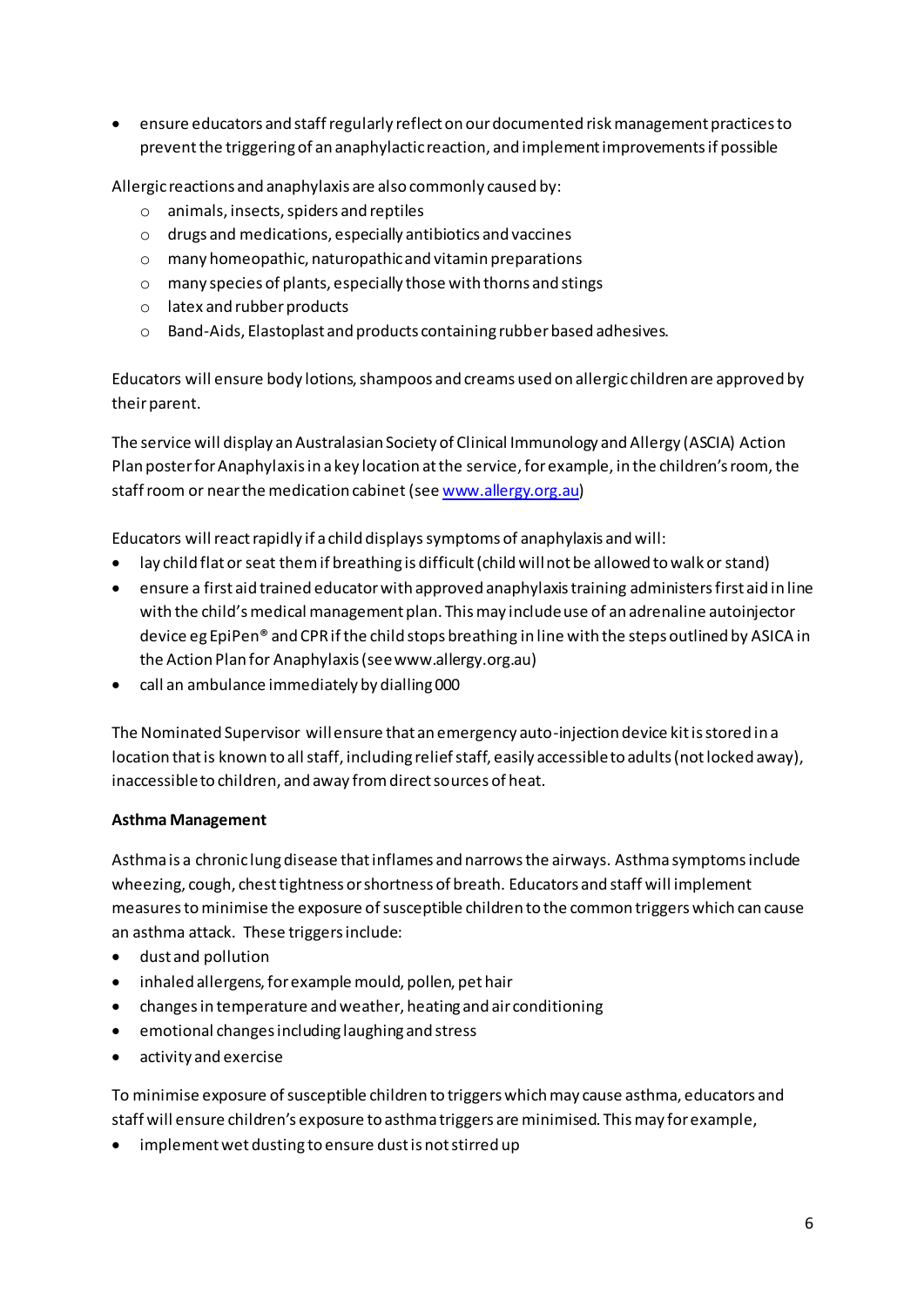- plan different activities so children are not exposed to extremes of temperature eg cold outsides and warm insides
- restrict certain natural elements from inside environments
- supervise children's activity and exercise at all times
- keep children indoors during periods of heavy pollution, smoke haze or after severe storms which may stir up pollen levels etc

The Nominated Supervisor will also:

- consider banning certain plants and vegetation from the outdoor and indoor environments
- consider children's asthma triggers before purchasing service animals or allowing children's pets to visit
- ensure indoor temperatures are appropriate and heating and cooling systems are being used appropriately
- assist educators to monitor pollution levels and adverse weather events
- ensure educators and staff regularly reflect on our documented risk management practices to prevent the triggering of an asthma attack, and implement improvements if possible

The service will display a National Asthma Council Australia Action Plan Poster in a key location at the service, for example, in the children's room, the staff room or near the medication cabinet (see www.nationalasthma.org.au

An asthma attack can become life threatening if not treated properly. If a child is displaying asthma symptoms, educators will:

- ensure a first aid trained educator with approved asthma training immediately attends to the child. If the procedures outlined in the child's medical management plan do not alleviate the asthma symptoms, or the child does not have a medical management plan, the educator will provide appropriate first aid, which may include the steps outlined in the National Asthma Council Australia Action Plan:
	- 1. Sit the child upright Stay with the child and be calm and reassuring
	- 2. Give 4 separate puffs of a reliever inhaler (blue/grey)
		- Use a spacer if there is one
		- $\bullet$  Shake puffer
		- Give 1 puff at a time with 4-6 breaths after each puff
		- Repeat until 4 puffs have been taken  $\bullet$
	- 3. Wait 4 minutes If there is no improvement, give 4 more puffs as above
	- 4. If there is still no improvement call an ambulance on 000
		- Keep giving 4 puffs every 4 minutes until the ambulance arrives  $\bullet$

The service will ensure that an Emergency Asthma First Aid Kit is stored in a location that is known to all staff, including relief staff, easily accessible to adults (not locked away), inaccessible to children, and at room temperature in dry areas. An Emergency Asthma First Aid kit should contain:

- Blue or grey reliever puffer
- At least 2 spacer devices that are compatible with the puffer
- At least 2 face masks compatible with the spacer for use by children under 5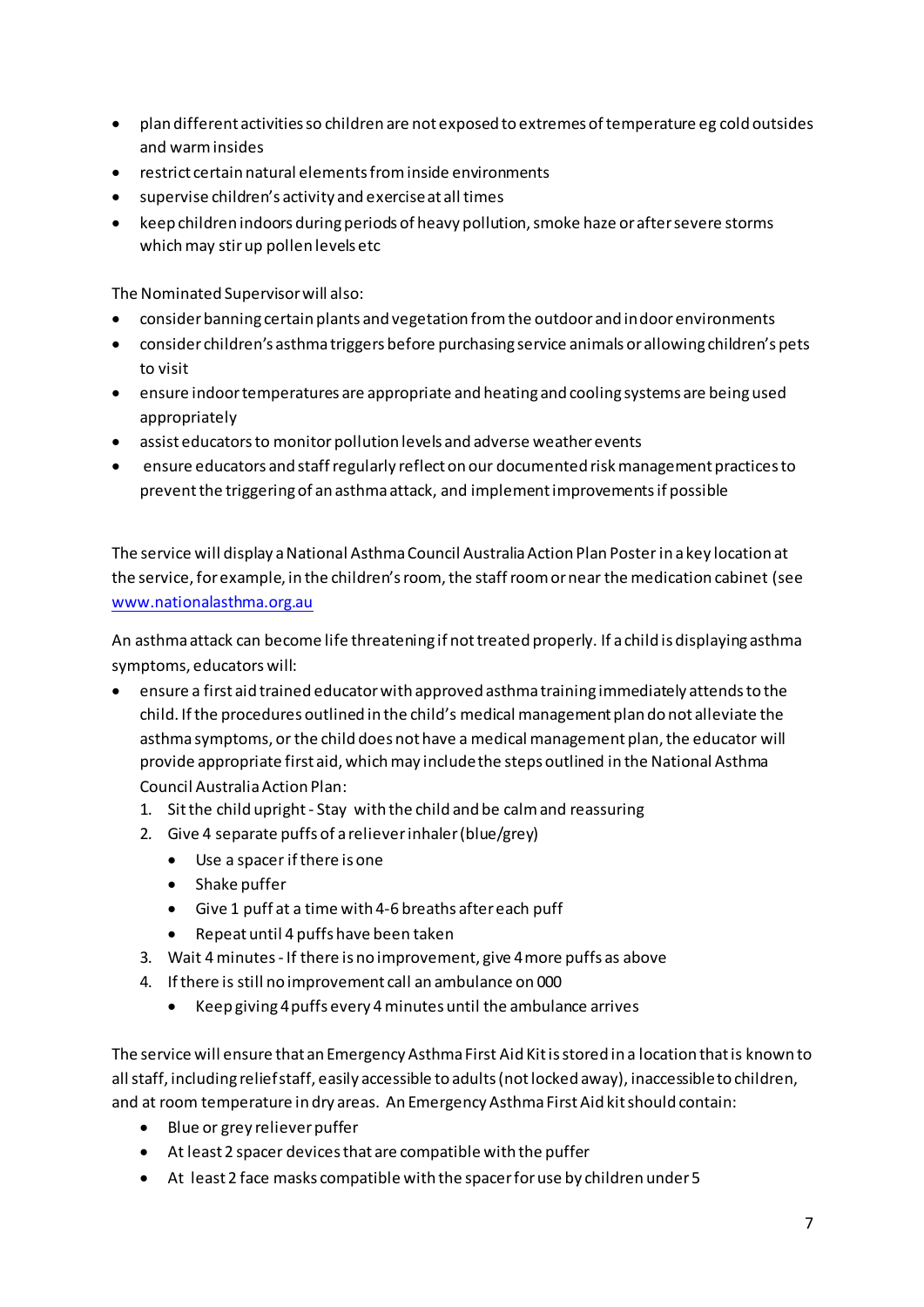Spacers and masks can only be used by one person. That person can re-use the spacer or mask but it cannot be used by anyone else. Educators will ensure the child's name is written on the spacer and mask when it is used.

#### **Diabetes Management**

Diabetes is a chronic condition where the levels of glucose (sugar) in the blood are too high. Glucose levels are normally regulated by the hormone insulin. The most common form of diabetes in children is Type 1. The body's immune system attacks the insulin producing cells so insulin can no longer be made. People with type 1 diabetes need to have insulin daily and test their blood glucose several times a day, follow a healthy eating plan and participate in regular physical activity.

Type 2 diabetes is often described as a 'lifestyle disease' because it is more common in people who are overweight and don't exercise enough. Type 2 diabetes is managed by regular physical activity and healthy eating. Over time type 2 diabetics may also require insulin.

Symptoms of diabetes include frequent urination, excessive thirst, tiredness, weight loss, vision problems and mood changes. People who take medication for diabetes are also at risk of hypoglycaemia (they may have a "hypo") if their blood sugar levels are too low. Things that can cause a "hypo" include:

- a delayed or missed meal, or a meal with too little carbohydrate
- extra strenuous or unplanned physical activity
- too much insulin or medication for diabetes
- vomiting

Symptoms of hypoglycaemia include headache, light-headedness and nausea, mood change, paleness and sweating, and weakness and trembling. If left untreated people may become disorientated, unable to drink, swallow or stand, suffer a lack of coordination, loss of consciousness and seizures.

Educators and staff will implement measures to reduce the risk of children suffering adverse effects from their condition. These may include, for example:

- ensuring medication is administered as outlined in the medical management plan
- ensuring children eat at regular intervals and have appropriate levels of carbohydrate

The Nominated Supervisor will also ensure information about the child's diet including the types and amounts of appropriate foods as outlined in the child's Medical Management Plan is considered when preparing service menus.

If a child is displaying symptoms of a "hypo" a first aid trained educator will:

immediately administer first aid in accordance with the child's medical management plan. This may include giving the child some quick acting and easily consumed carbohydrate eg several jellybeans, 2-3 teaspoons of honey or some fruit juice. Once blood glucose is at regular levels the child may be given some slow acting carbohydrate to stabilise blood sugar eg slice of bread, glass of milk, piece of fruit